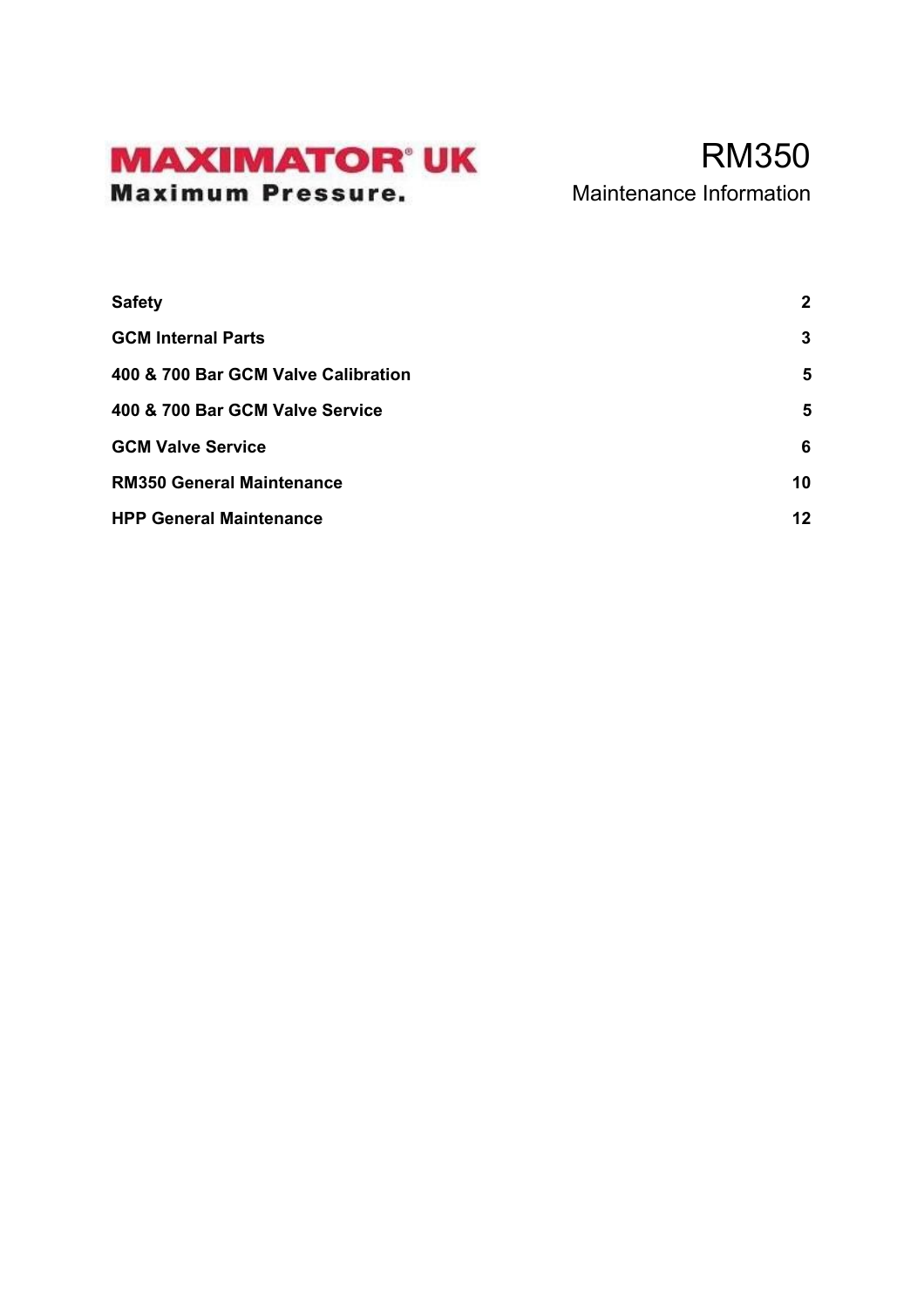# <span id="page-1-0"></span>**Safety**

### **Please read the following information carefully before installing and using the equipment.**

Compressed air and gases can be EXTREMELY dangerous and MUST be treated with extreme care.This equipment works at pressures up to 620 Bar (8990 psi) and uses single and 3 phase electrical power.

**REMEMBER:** Nitrogen gas is an asphixiant Never breathe in gas escaping from the system. Nitrogen gas is not poisonous, but can overcome a person in a confined space.Always stay alert when venting Nitrogen gas.

**REMEMBER:** Don't be fooled by the size of the high-pressure receiver. A 50 litre receiver charged to 350 Bar contains the equivalent of 7500 liters of gas at atmospheric pressure.

**REMEMBER:** Unlike hydraulic oil, gas is compressible, and will continue to expand until the

pressures inside and outside the system equalize.

**NEVER** commence any maintenance or servicing work on the equipment without ensuring that the system is depressurized.

**NEVER** adjust a pipefitting that is under pressure.

**NEVER** adjust a safety valve to achieve a lifting pressure higher than that set at the Maximator factory. A safety valve is provided to prevent over pressurisation of the system and

overloading of the compressor. Tampering with a safety valve can cause serious damage or injury.

**NEVER** run the equipment without the guards it was supplied with.

**NEVER** re-use damaged fittings, especially if they rely on threads for security (i.e. pipe fittings,

nuts, bolts etc).

**NEVER** attempt to straighten badly bent pipes

**NEVER** allow any part of your body or any person to be in front of an opening that is venting gas.Particles from inside the system can become embedded in the skin and cause serious injury or death.

**ALWAYS** take care when opening valves or venting the system, and open the valve slowly.

**ALWAYS** isolate the electric power supply before commencing work on the system. **ALWAYS** entrust electrical work to a qualified electrician.

**ALWAYS** comply with local, regional and national legislation

### **HAZARD**

HP/HLP Mould Pipes are a trip hazard.

Always place away from routes where traffic is likely to damage them.

#### **REMEMBER:**

### **COMPRESSED GAS AND ELECTRICITY CAN KILL.**

**TREAT THEM WITH RESPECT.**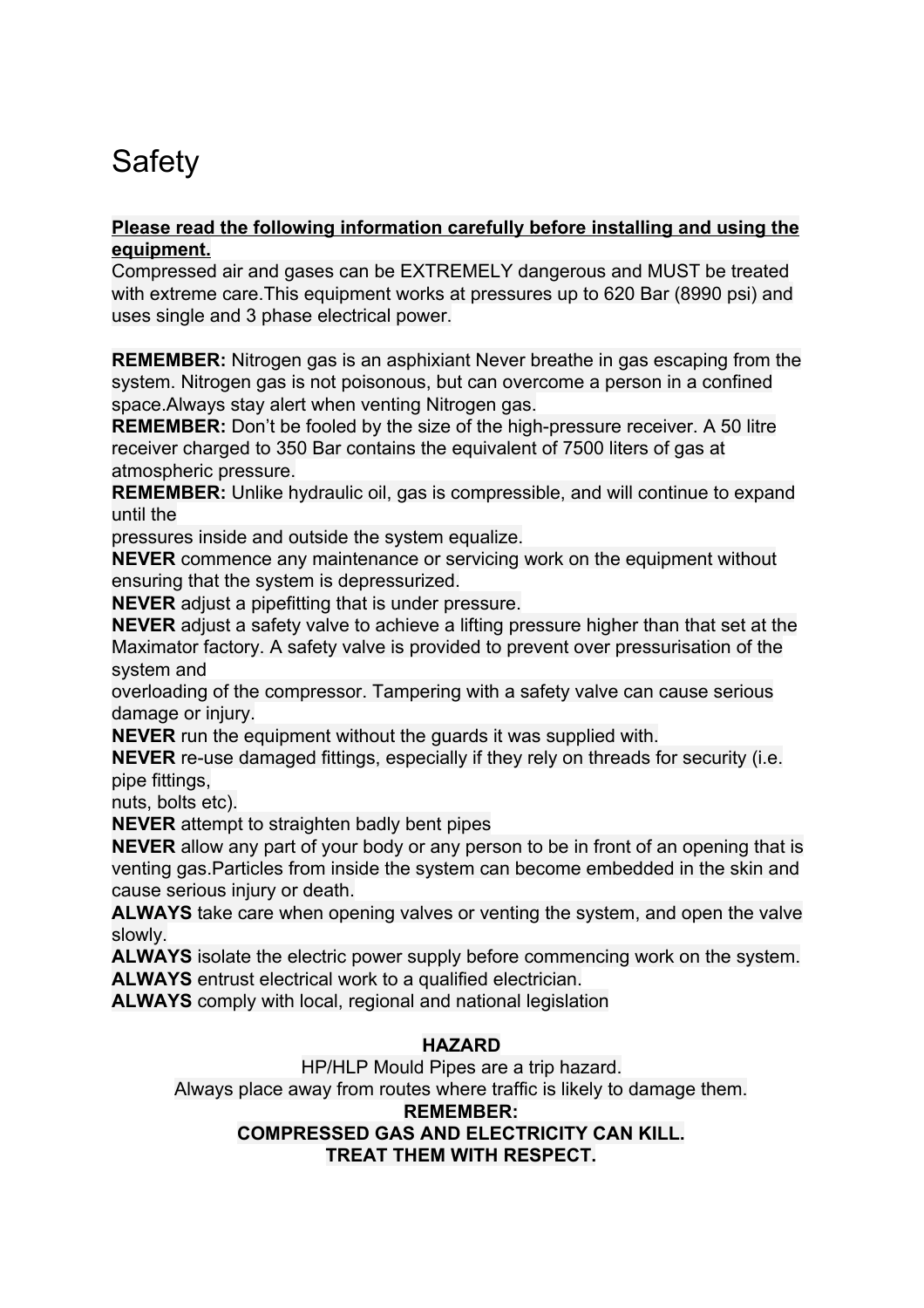# <span id="page-2-0"></span>GCM Internal Parts



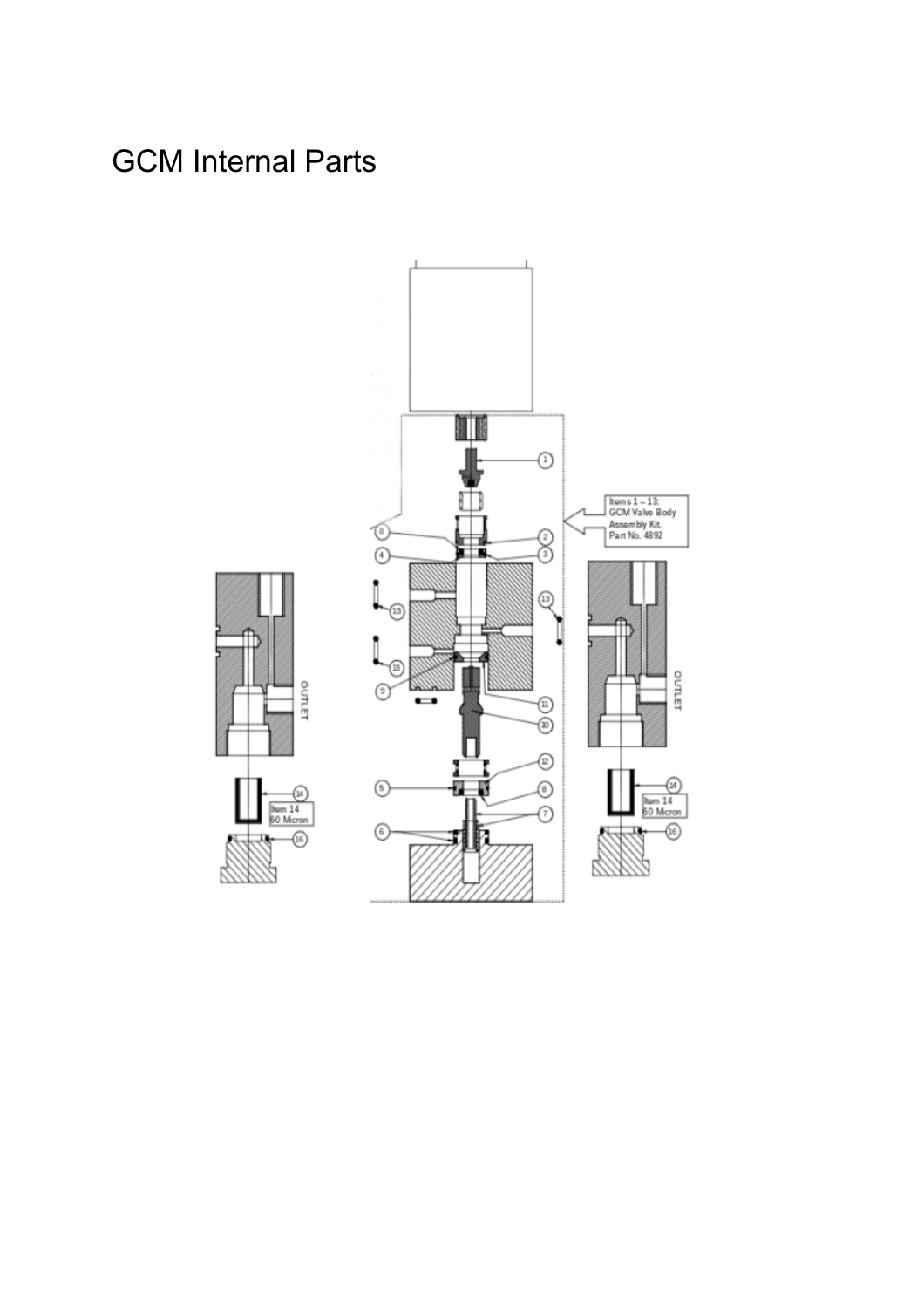### **GCM Internal Valve Parts List**

| <b>REF</b>            | <b>DESCRIPTION</b>                       | <b>PART NO</b> | QTY            |
|-----------------------|------------------------------------------|----------------|----------------|
| $\mathbf{1}$          | POPPET, RECOVERY, GCMVALVE*              | 4106           | $1^*$          |
| $\mathbf{2}$          | O' RING, VITON 75"                       | 4098           | $1^*$          |
| $\mathbf{3}^{\prime}$ | O' RING, VITON 75" SHORE*                | 3977           | $1^*$          |
| 4.                    | MIDDLE GUIDE BUSH, GCM MODULE*           | 4104           | $1^*$          |
| 5                     | O' RING, VITON 75" SHORE*                | 3975           | $1^*$          |
| 6                     | O'RING VITON 90" SHORE*                  | 3973           | $2*$           |
| $\tau$                | ISPRING ASSY*                            | 4107           | 1 <sup>6</sup> |
| 8                     | SEAL, SHAFT TEFLON, GCM MODULE*          | 4102           | $2^*$          |
| 9                     | O'RING, VITON 75" SHORE"                 | 3976           | $1^*$          |
| 10                    | POPPET ASSY, GCM MODULE*                 | 4105           | $1^*$          |
| 11                    | VALVE SEAT. GCM MODULE*                  | 4103           | $1^*$          |
| $12^{\circ}$          | LOWER GUIDE BUSH, GCM VALVE*             | 4101           | $1^*$          |
|                       | 13 O' RING, VITON 75" *                  | 2592           | $3*$           |
|                       | 1-13 IGOM VALVE BODY ASSEMBLY KIT        | 4892           | $\mathbf{1}$   |
| 14                    | FLTER ELEMENT, 60MICRON*                 | 4109           | $1^*$          |
| 15                    | FLTER ELEMENT, 7 MICRON*                 | 4108           | 1 <sup>6</sup> |
| 16                    | O' RING, VITON 75"*                      | 4100           | $2^*$          |
| 17                    | O' RING, VITON                           | 3730           | $\,$ 1 $\,$    |
| 18                    | O' RING, VITON                           | 3731           | 1              |
| 19                    | SPRING, COMPRESSION                      | 3154           | 1              |
| 20                    | RECOVERY POPPET, GCM                     | 3919           | 1              |
| 21                    | <b><i>MEARWASHER, RECOVERY VALVE</i></b> | 3993           | $1^{\circ}$    |
| 22                    | BACK UP RING, PTFE                       | 3986           | 1              |
| 23                    | O' RING VITON 90" SHORE                  | 3964           | 1              |
| 24                    | RECOVERY BLOCK                           | 3917           | 1              |
|                       | GREASE, SILICON 85G                      | 1348           |                |

\*INCLUDED IN SEAL KIT ITEM 4112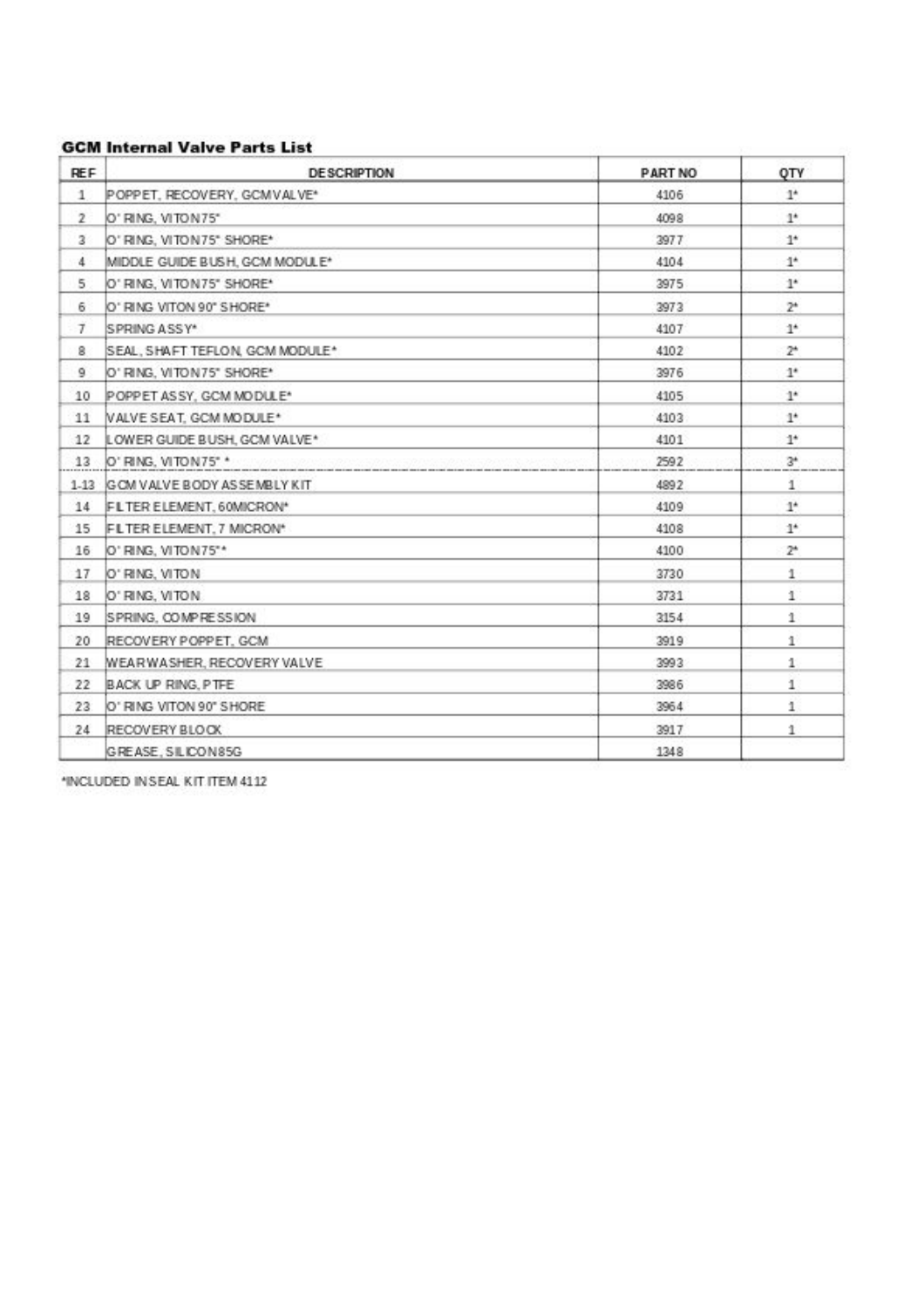## <span id="page-4-0"></span>400 & 700 Bar GCM Valve Calibration

GCM valves should be calibrated monthly. Refer to the model's Operating Manual for further information.

## <span id="page-4-1"></span>400 & 700 Bar GCM Valve Service

### **GCM Valve Filter Service**

The GCM valve incorporates two sintered metal filters. These filters remove particles from the HP inlet gas and from gas vented from the mould. Particles in the gas can cause the valve to leak and so it is important that these filter are in place. The inlet filter has a 7 micron particle size; the outlet filter has a 60 micron particle size. **Note:**

Generally, it is advised to check and clean the filter at least every three months. However, for situation where contaminants can be returned in the pipe from the mould, it is recommended that more frequent cleaned in carried out.

Generally, due to contamination in the gas returned from molding, the outlet filter will become dirty quicker than the inlet filter.

To remove the filters, unscrew and remove the plug



Inlet Filter (7 Micron) Outlet Filter (60 Micron)



Correct filter location

Remove and Clean Filter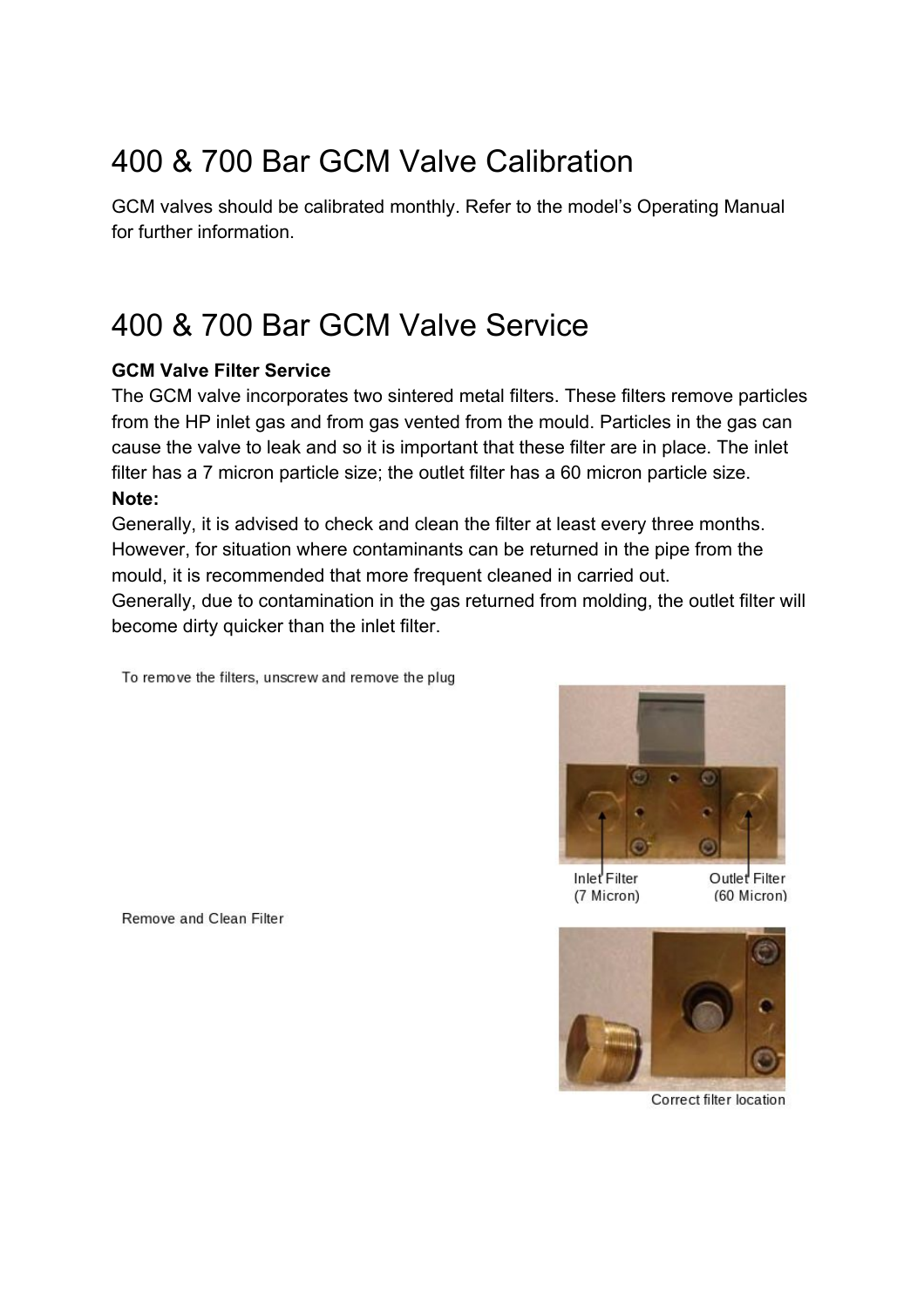<span id="page-5-0"></span>This picture shows the correct orientation of the filter



## GCM Valve Service

GCM Vale Servicing should be carried out at least every year. The valve will require more frequent servicing if the inlet and outlet filter are not kept clean, or if gas returned from the molding contains large quantities of contamination or aggressive substances. To service the valve, a valve service kit (part number 4112 see page 22 for a list of parts included) is required. To service the valve, proceed as follows:

Unscrew and remove the four caphead screws retaining the cover plate.



Remove cover plate and remove the springs from the cover plate.



Springs



Washer Springs

Note: A washer fitted behind the springs within the cover plate.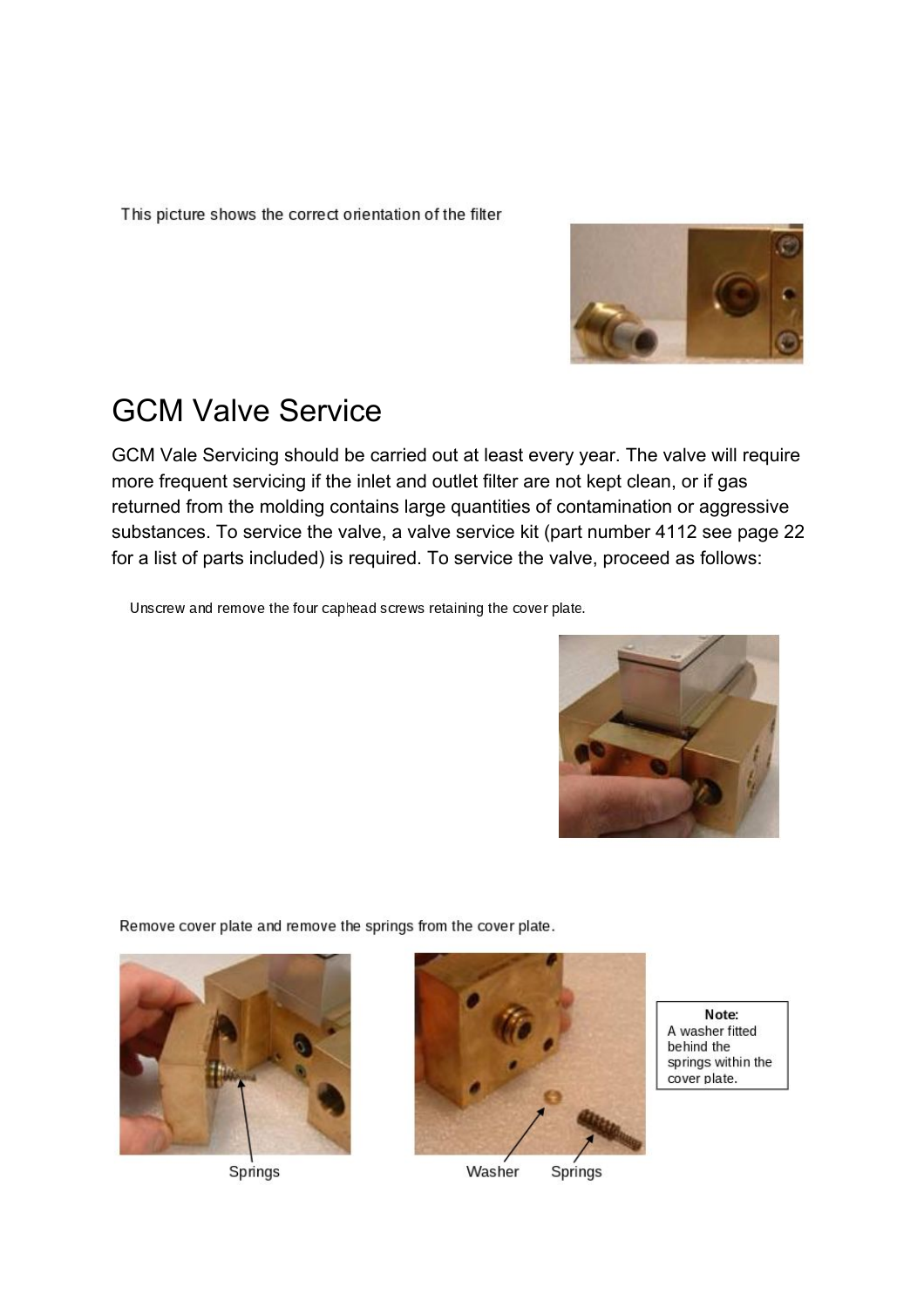Remove the inlet poppet and seal from the valve block.

NEVER USE PLIERS TO PULL THE POPPET FROM THE VALVE BLOCK ...

#### ... UNLESS THE JAWS OF THE PLIERS ARE PROTECTED.





Use protection when removing

The poppet and seal can be withdrawn from the block together.

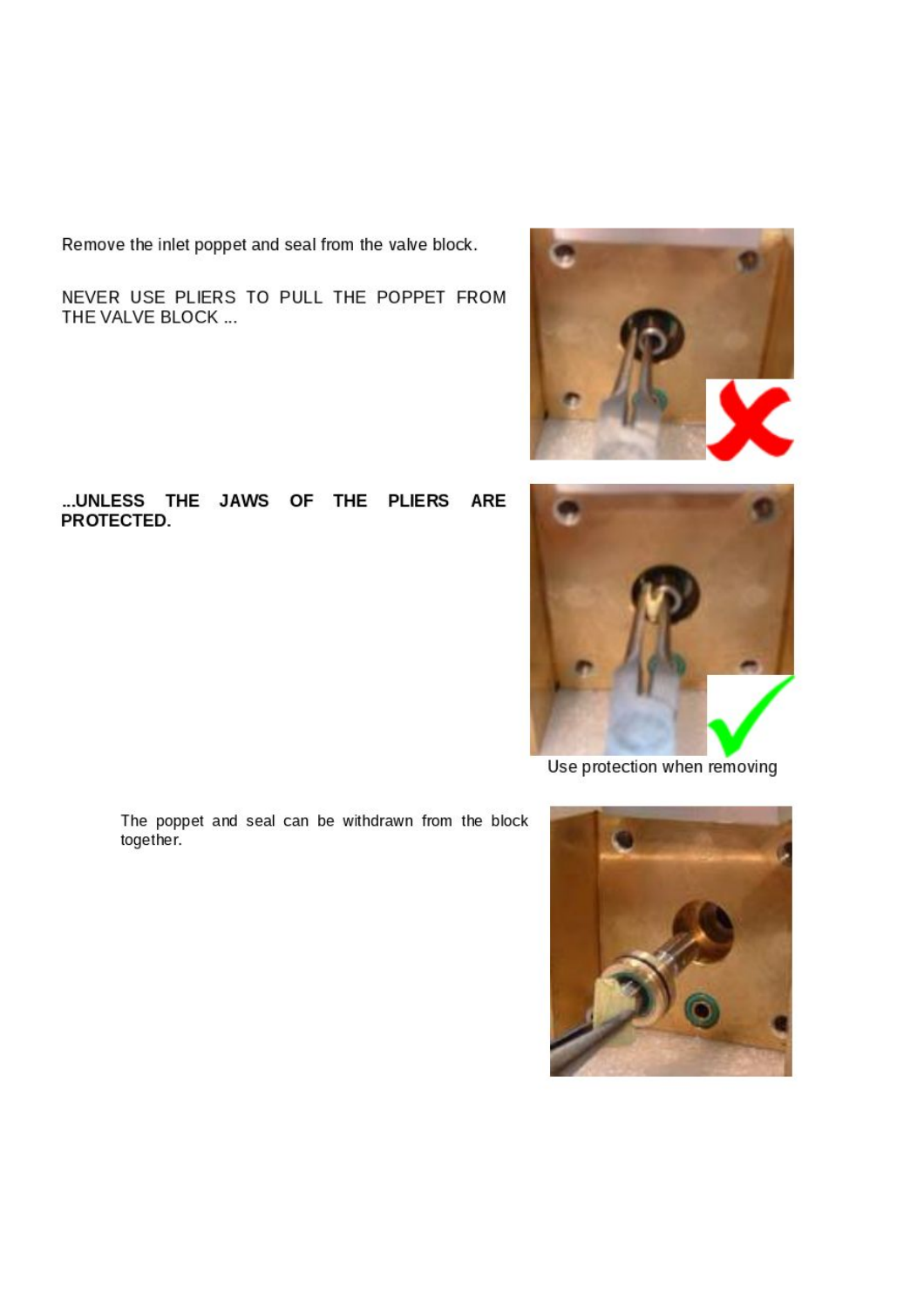Remove the four caphead screws retaining the coil to the top of the valve block.







The relief poppet guide can be seen on top of the valve block.

Remove the relief poppet guide from the valve block.

Then remove the relief poppet and spring.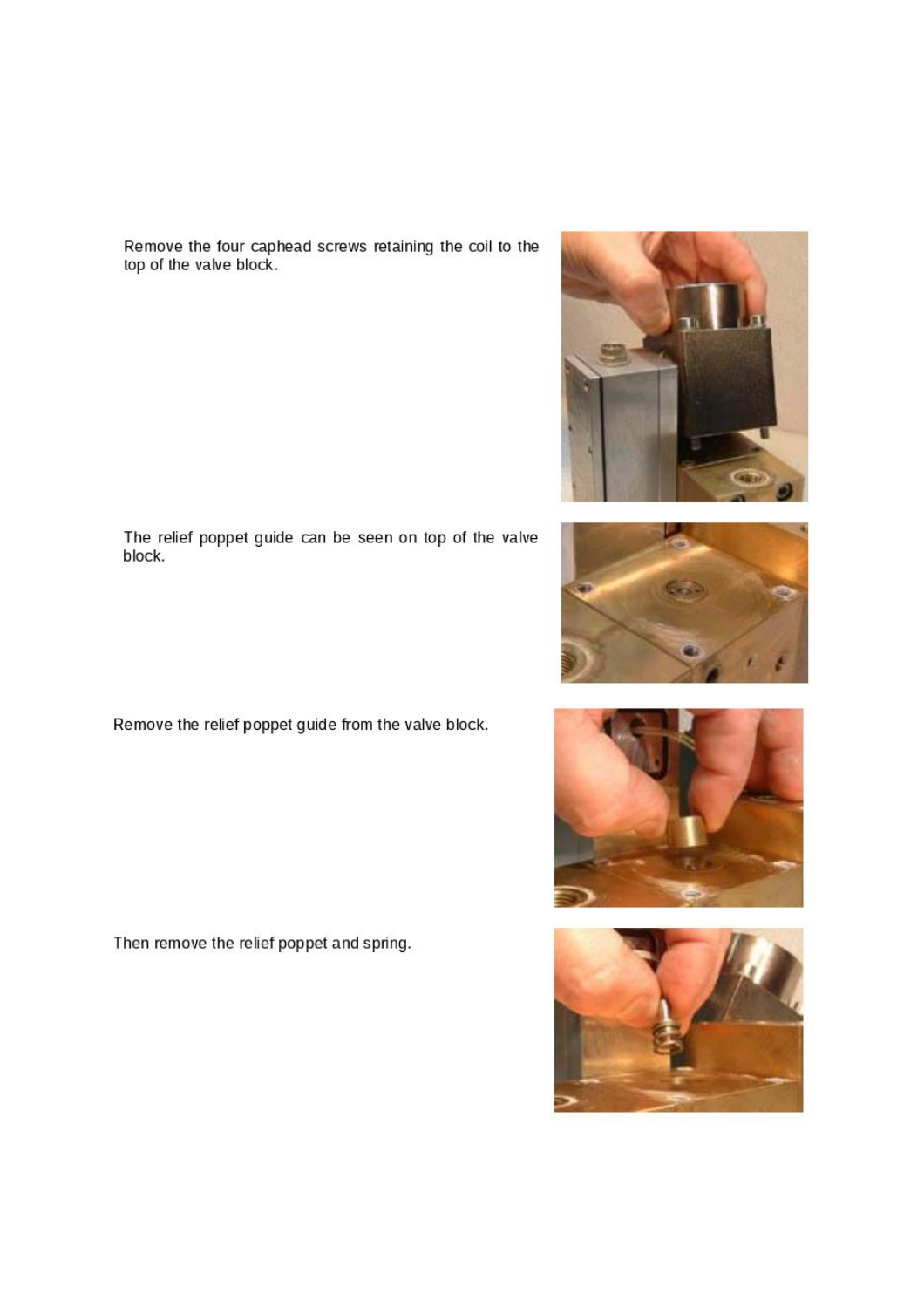Use an 8mm diameter copper rod to push the relief poppet<br>cage from the valve body.

Remove the relief poppet cage.





Then remove the seal.

From the coil end, using the same 8mm diameter copper<br>rod, push out the inlet poppet seat and spacer from the<br>valve block

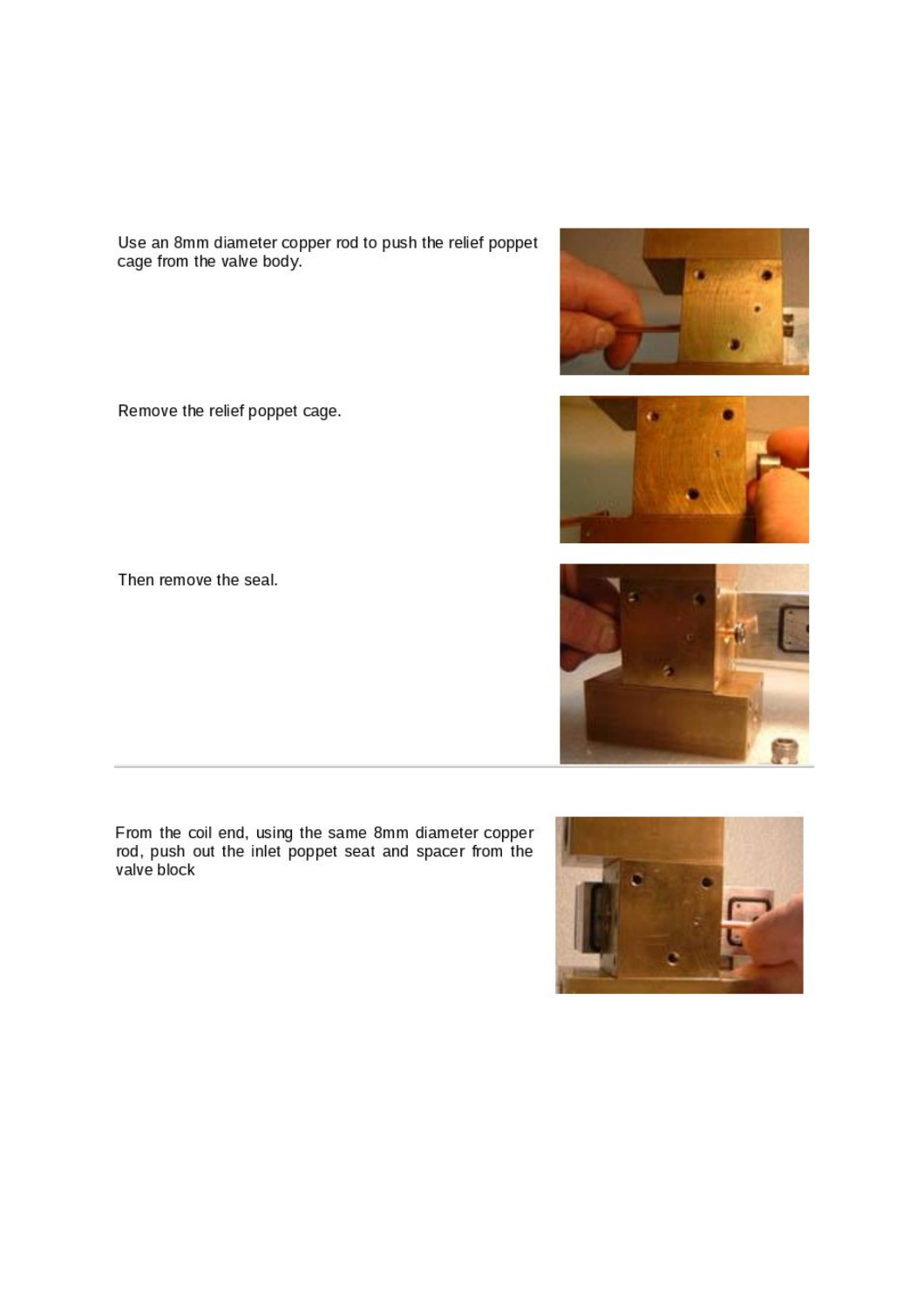<span id="page-9-0"></span>Remove the seat and spacer from the block.



#### **IMPORTANT**

When reassembling the GCM valve, it is important that new seals are fitted. It is recommended that a complete service kit is fitted together since fitting worn and new Components in the same valve will cause the new components to wear more quickly. When assembling the valve it is essential that all parts are clean with no traces of dirt

### RM350 General Maintenance

Maximator recommend that all customers should carry out the following maintenance schedule.

| <b>INTERVAL</b> | <b>COMMENTS</b>                                                                                                                                                                                                                                              |
|-----------------|--------------------------------------------------------------------------------------------------------------------------------------------------------------------------------------------------------------------------------------------------------------|
| Daily           | All gas fittings should be checked for leaks and leak rectified where<br>necessary.<br>All connecting hoses should be checked for damage/wear and<br>replaced if found faulty.<br>Power cable to be checked for damage/wear and replaced if found<br>faulty. |
| Monthly         | Valves to be calibrated and checked for accuracy.<br>Fan filter element to be cleaned using compressed air.                                                                                                                                                  |
| 6 Monthly       | Fan filter element to be replaced.                                                                                                                                                                                                                           |
| Annually        | All GCM valves to be fully serviced.                                                                                                                                                                                                                         |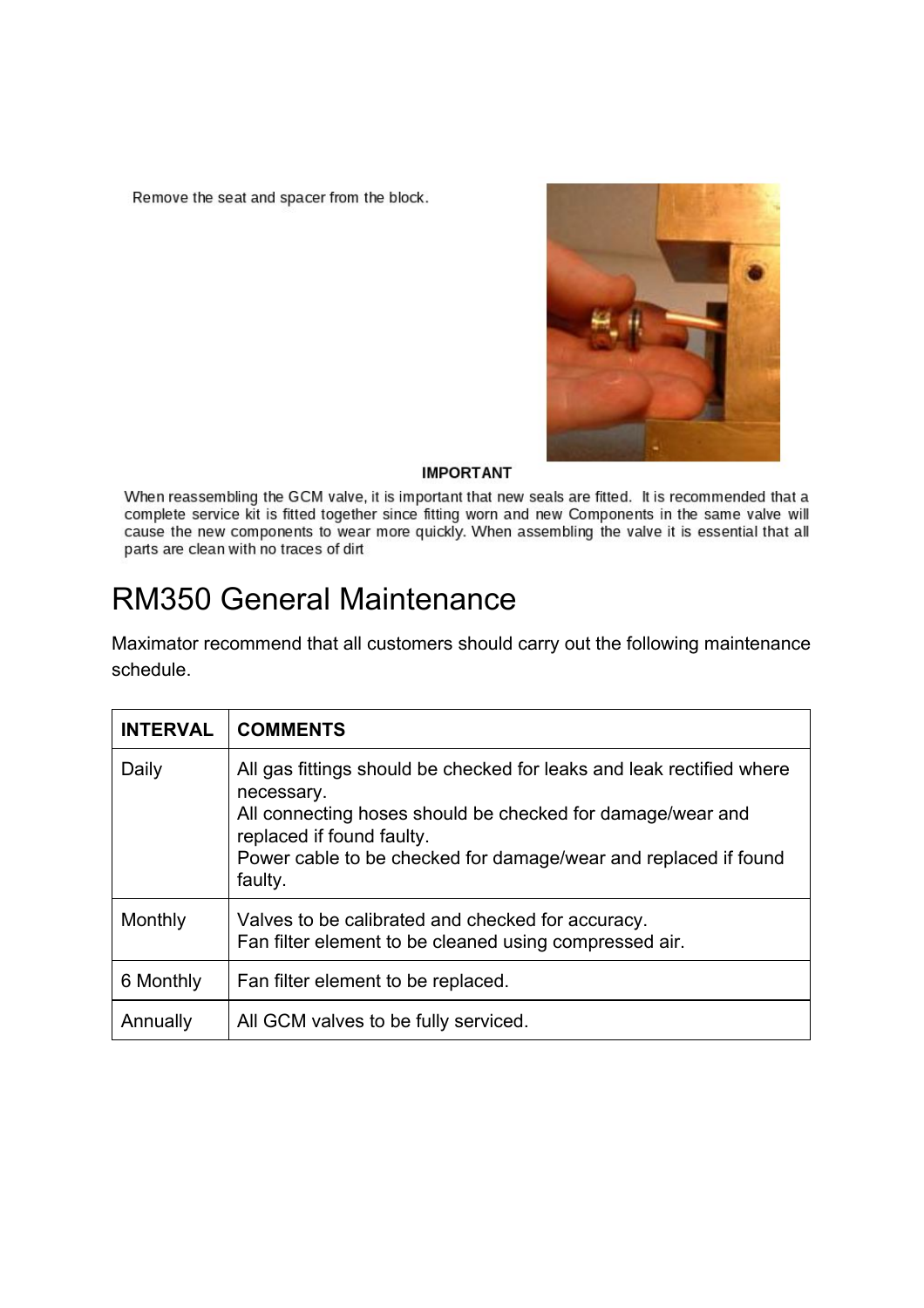

| REF   | <b>DESCRIPTION</b>                                       | <b>PART NO</b> |
|-------|----------------------------------------------------------|----------------|
| 1     | EMERGENCY STOP PUSH BUTTON                               | 5595           |
| $2^*$ | CONTACT BLOCK – NORMALLY CLOSED                          | 5596           |
| $3^*$ | RETAINING CLIP                                           | 5601           |
| 4     | <b>BLUE PUSHBUTTON</b>                                   | 5752           |
| 5*    | CONTACT BLOCK - NORMALLY OPEN                            | 5598           |
| 6     | LED ELEMENT 24V                                          | 5600           |
| $7^*$ | GREENLENS                                                | 5753           |
| 8     | GAUGE. 0-600BAR.1/4"BSP BAOK CONN PANEL                  | 1434           |
| 9     | NEEDLE VLV. 6MM OD. ISOLATING STEM                       | 2456           |
| 10    | BULK HEAD, 1/4"BS PPF                                    | 2013           |
| 11    | BULK HEAD FITTING 1/2" BSPPF                             | 2394           |
| 12    | RECEIVER, HP, 4 LITRE (350 Bar Units Only)               | 1327           |
| 13    | VLV. BALL. HP. 400BAR. 1/4" BSPPF                        | 2346           |
| 14    | PRESSURE RELIEFVALVE                                     | 2809           |
| 15    | PRESS. TRANSDUCER. 0.400BAR. 4-20MA                      | 1279           |
| 16    | PRESS. TRANSDUCER, 0-620BAR, 4-20MA (620 Bar Units Only) | 2852           |
| 17    | MSC: 1/4" BSPP X 6MM OD, SLOK                            | 2441           |
| 18    | GAS CONTROL MODULE 400bar                                | 3535           |
| 19    | PRESS. CONTROL MODULE, 700BAR                            | 3897           |
|       | A IR DRIVE NITENSIFIERS:                                 |                |
|       | AIR DRIVEN INTENSIFIER, AG-62 (A5)                       | 2385           |
|       | A IR DRIVEN INTENSIFIER, AGD-62 (A8)                     | 1666           |
| 20    | AIR DRIVEN INTENSIFIER, AGT-14/62 (A9)                   | Has090         |
|       | AIR DRIVEN INTENSIFIER, AGT-62/152(H) (AHP2)             | 4300           |
|       | AIR DRIVEN INTENSIFIER, AGD-62/152(H) (AHP3)             | 4549           |
| 21    | A IR FILTER ASSEMBLY                                     | 5614           |
| 22    | GAUGE ADAPT., 1/4"BSPPM X 6MM SLOK                       | 2479           |
| 23    | FILTER MANIFOLD                                          | 5342           |
| 24    | FILTER ELEMENT, 15 MICRON.                               | 3764           |
| 25    | INLET REG.-PRESET TO 150PSI, (A9 only)                   | Tes/005        |
| 26    | UNION TEE, 6MM SLOK                                      | 2457           |
| 27    | BLANKING PLUG. 6MM                                       | 4380           |
| 28    | POWER SUPPLY, 240W (OUTPUT 24V, 10A)                     | 3559           |
| 29    | PCB, PPC/CPC 3000 CONTROL                                | 5055           |
|       |                                                          |                |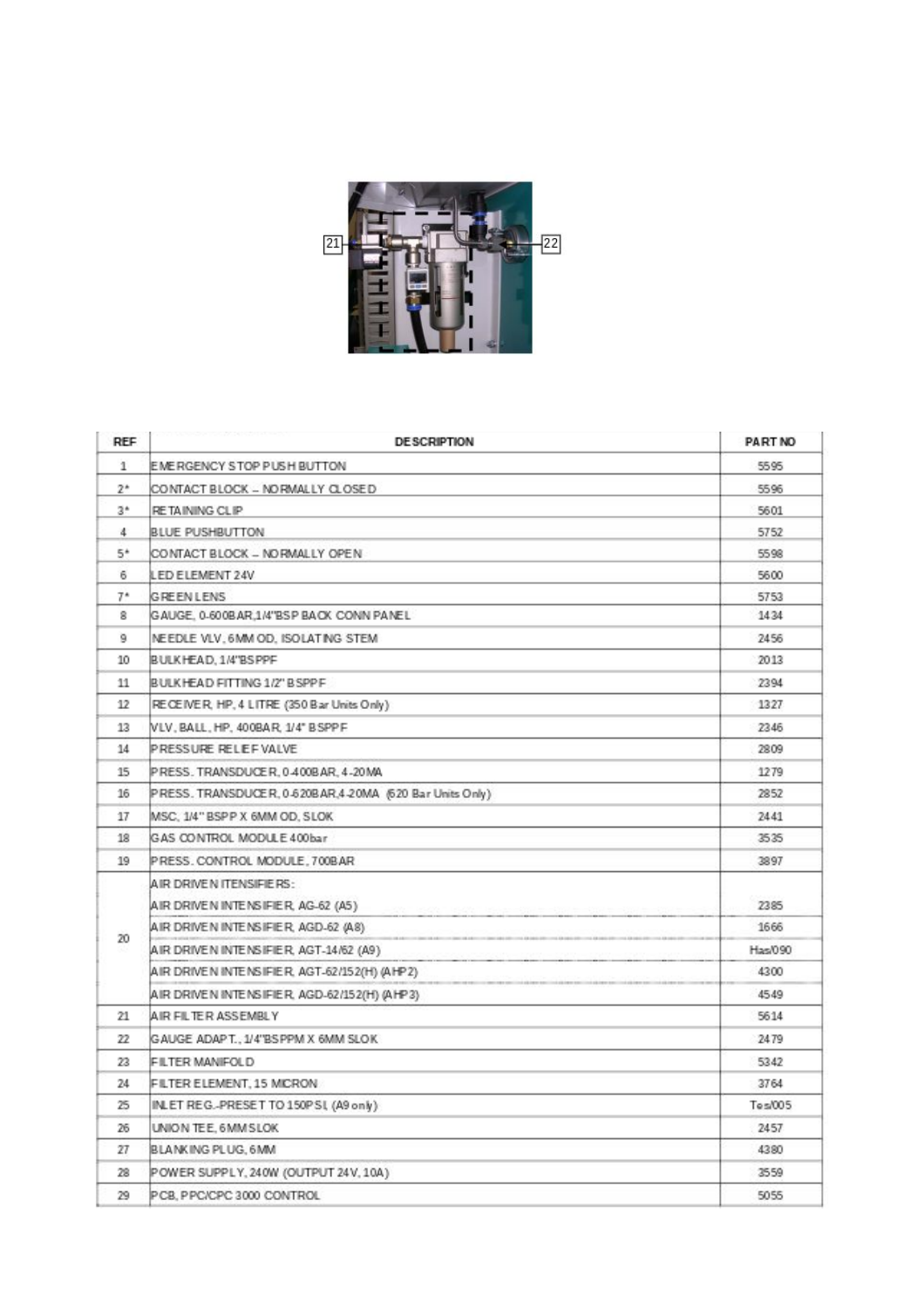# <span id="page-11-0"></span>HPP General Maintenance

Maximator recommend that customer should carry out the following maintenance schedule.

| <b>INTERVAL</b> | <b>COMMENTS</b>                                                                                                                                                                                                                                                                                                                                                |
|-----------------|----------------------------------------------------------------------------------------------------------------------------------------------------------------------------------------------------------------------------------------------------------------------------------------------------------------------------------------------------------------|
| Daily           | Oil level should be checked and topped up if required. Oil grade<br>recommended ISO32 (4493).<br>Unit should be checked for oil leaks and repaired where necessary.<br>All hoses used to connect to mould must be checked for damage<br>and wear.<br>Filter to be checked for blockages (this can be confirmed by<br>checking the filter condition indicator). |
| Monthly         | Quality of the oil should be checked and oil replaced if necessary.<br>All fitting should be checked for tightness.                                                                                                                                                                                                                                            |
| 6 Monthly       | Oil should be changed in the tank and all hoses flushed clean.<br>Filter should be replaced and filter cradle cleaned.<br>Oil sight glass should be removed and cleaned.                                                                                                                                                                                       |
| Annually        | Oil pump & coupling should be inspected for excessive wear and<br>damage (to gain access to pump & coupling the tank lid will need to<br>be removed).<br>All hydraulic cores need to be checked for correct operation.<br>Level switch to be checked for correct operation.<br>Overload to be checked for correct operation.                                   |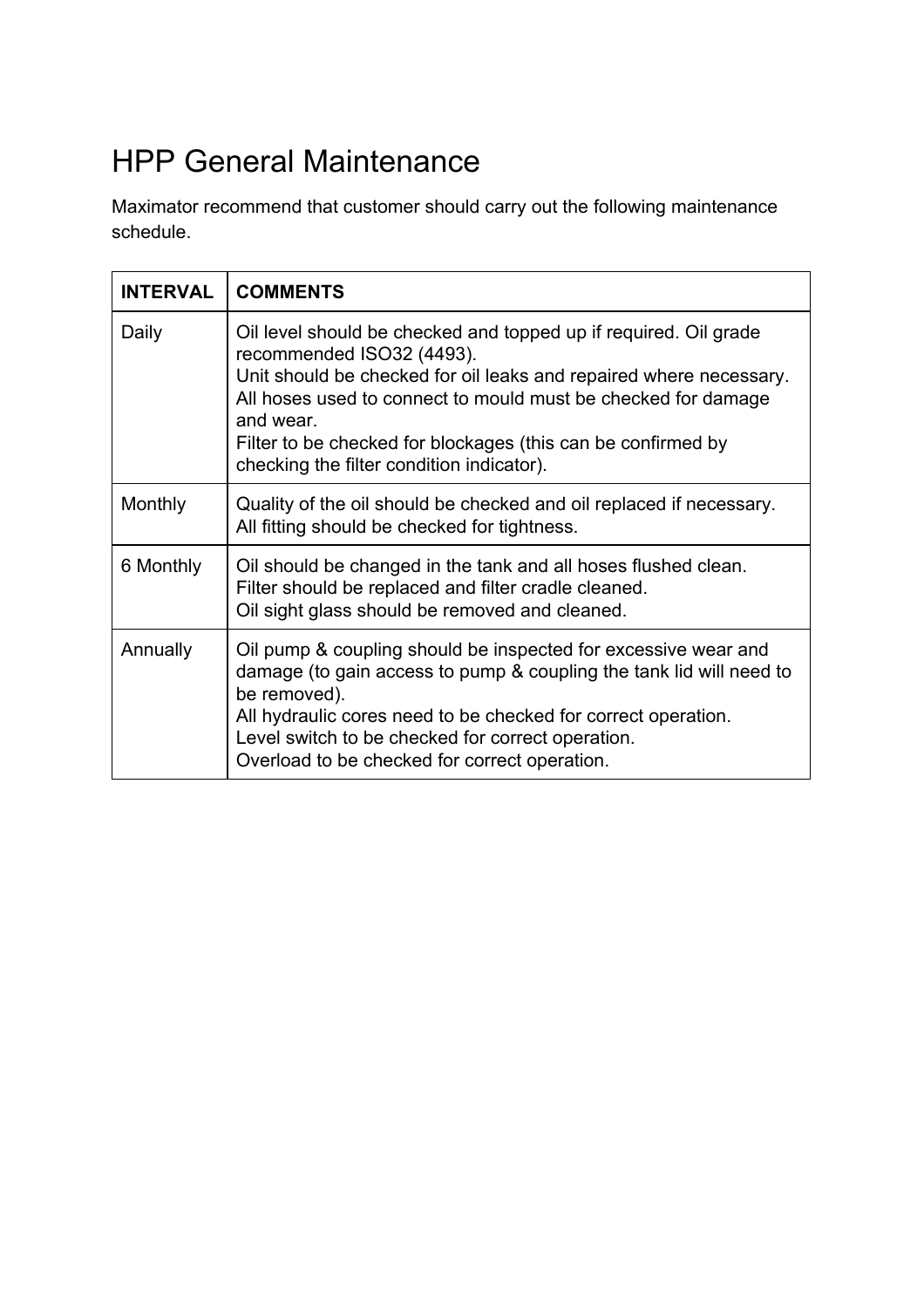#### **External HPP Parts List**

| <b>REF</b>   | <b>DESCRIPTION</b>                                          | <b>PART NO</b> |
|--------------|-------------------------------------------------------------|----------------|
| $\mathbf{1}$ | EMERGENCY STOP BUSH BUTTON                                  | 5595           |
| $2^{\star}$  | CLIP, CONTACT BLOCK                                         | 5601           |
| $3^{\star}$  | CONTACT BLOCK, NC                                           | 5596           |
| 4            | <b>ISOLATOR 25A P/MOUNT</b>                                 | 3831           |
| 5            | PRESSURE GAUGE 0-160 BAR, 1/4 BSPP BOTTOM ENTRY             | <b>N/A</b>     |
| 6            | HPP MOTOR 1.1KW 230/400 50HZ 275/480 60HZ (STANDARD BUILD)  | N/A            |
| 7            | FLOAT SWITCH T/LL 122                                       | <b>N/A</b>     |
| 8            | METAL OIL TANK                                              | N/A            |
| $9*$         | FILTER, BANJO TYPE                                          | G&G/208        |
| 10           | <b>GA SKET</b>                                              | G&G/tba        |
| 11           | <b>FILTER CARTRIDGE</b>                                     | G&G/209        |
| 12           | CHECK VALVE BLOCK VJR1-04/MC                                | N/A            |
|              | BYPASS SOLENOID VALVE RPE3-043H11 (2&4 CIRCUIT HPP ONLY)    | N/A            |
| 13           | BYPASS SOLENOID VALVE RPE3-043Y11 (SINGLE CIRCUIT HPP ONLY) | N/A            |
| 14           | <b>HYDRAULIC PUMP</b>                                       | G&G/162        |
| 15           | DRIVE COUPLING                                              | G&G/202        |
| 16           | <b>OUICK RELEASE COUPLING (PAIR)</b>                        | G&G/041        |
| 17           | 1/4 SELF CENTERING BONDED SEAL                              | 1082           |
| 18           | 1/4 BSPP NIPPLE                                             | 1073           |
| 19           | MCB/MOTOR STARTER 4-6.3 A                                   | 3786           |
| 20           | <b>AUX CONTACT</b>                                          | 4922           |
| 21           | CONTACTOR 4kw (9A) 24V dc                                   | 3785           |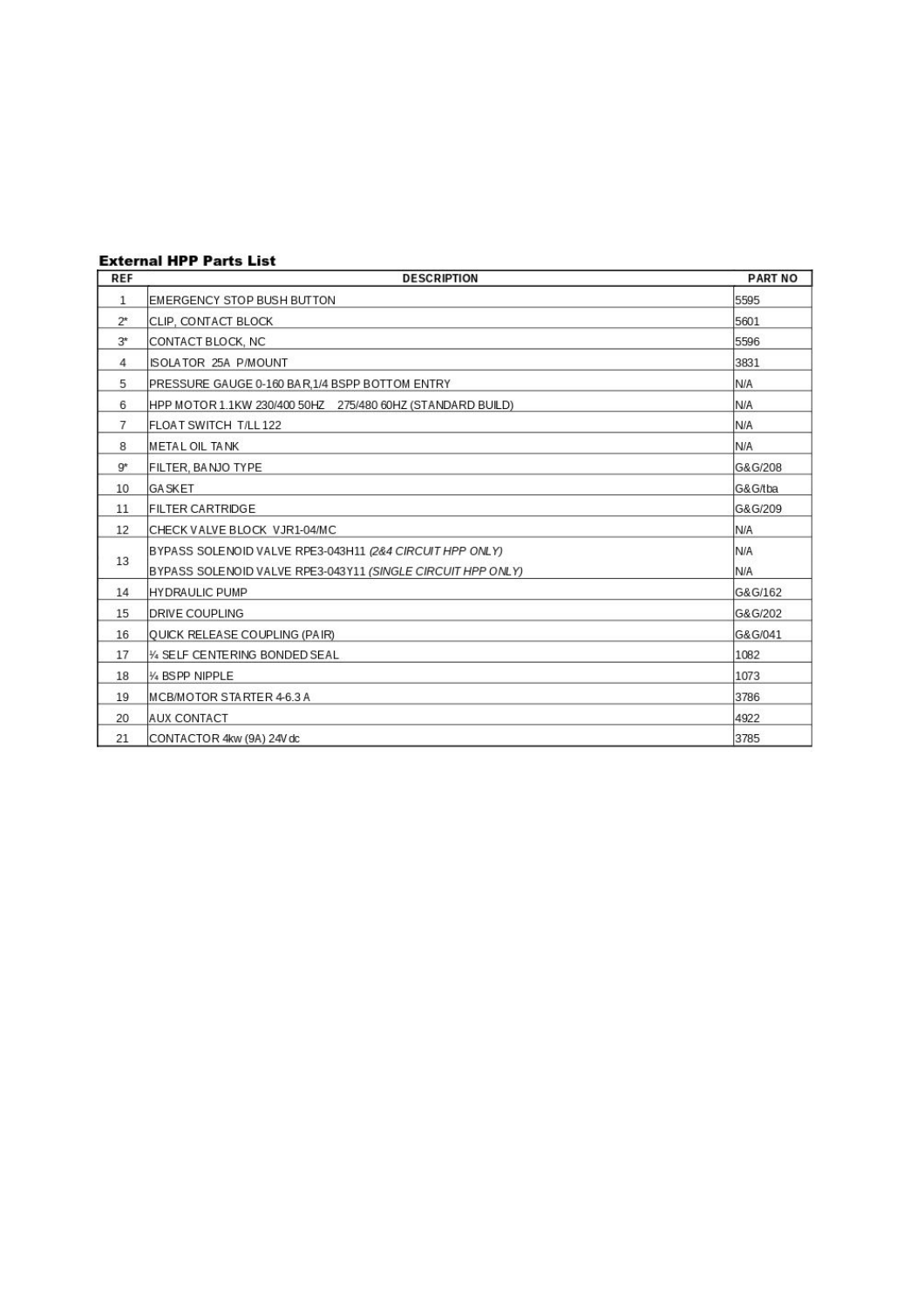### **Internal HPP parts**







 $\bullet$ 

 $\begin{array}{c} \bullet \end{array}$ 

w.